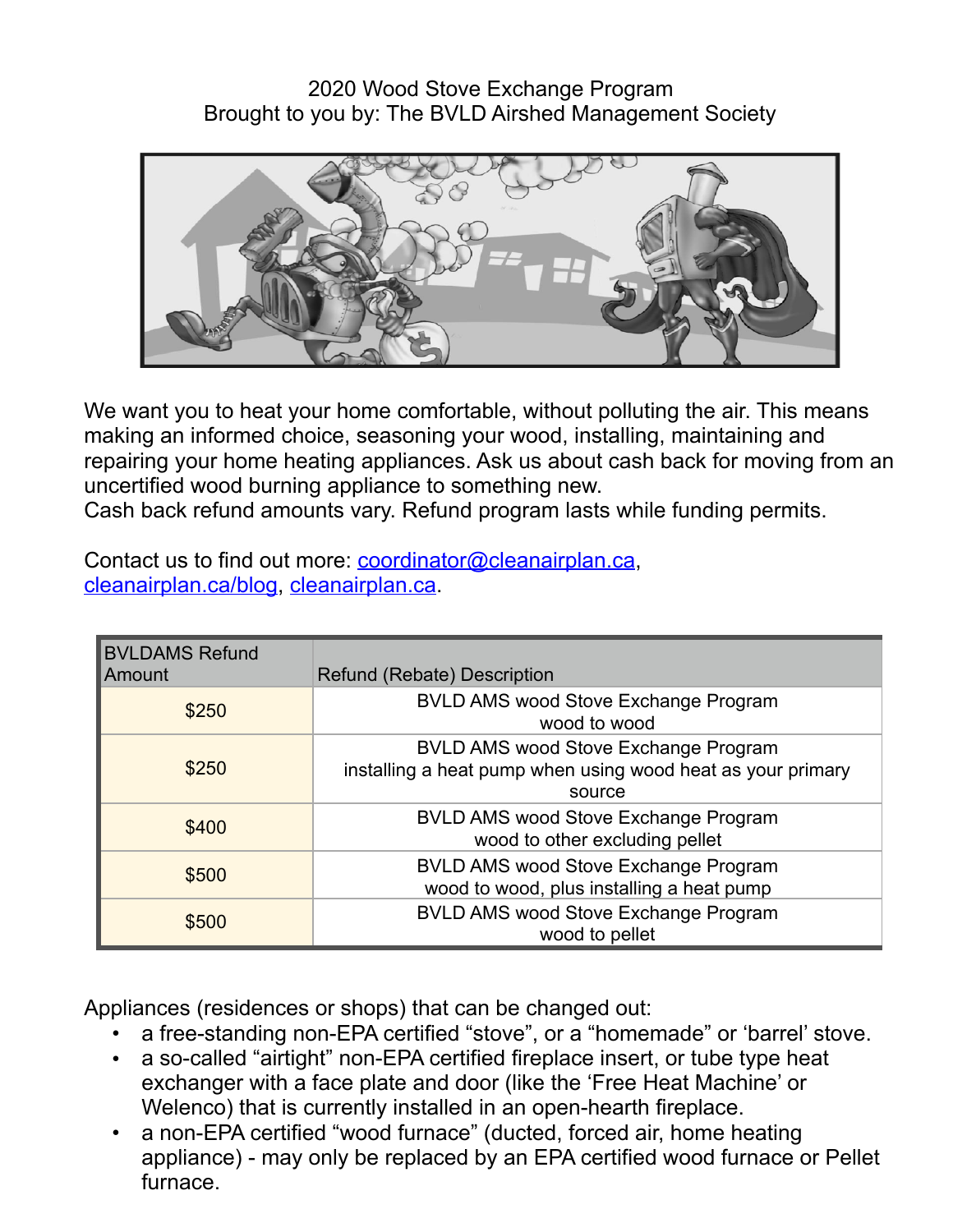Appliances that qualify as replacement:

- A. Wood to wood…The replacement of an uncertified wood burning stove or insert with a qualifying EPA or CSA certified replacement or EPA or CSA certified wood furnace or an Enerchoice designated fireplace or insert. An EPA or CSA B415 certified wood or pellet furnace ONLY if it is replacing an existing uncertified wood-burning furnace.
- B. Wood to other…The change-out is to an appliance such as an EPA wood pellet stove, an Enerchoice designated electric heat pump (which meets BCHydro's Rebate requirements)

Conditions:

- 1) residents within certain boundaries may be eligible for additional rebates
- 2) first come first serve program lasts until funding runs out
- 3) old appliances are recycled or decommissioned and proof is provided
- 4) cleaner burning appliances such a pellet stove, an electric heat pump, or an EPA certified wood appliances are installed and proof is provided

Process:

- 1. Resident pays retail price for stove and installation. Ask about manufacturer or retailer discount at the point of sale.
- 2. Resident arranges disposal of old stove to dealer or recycler for decommissioning. Dealer may be able to arrange this for you. These stoves are not to be resold!
- 3. Resident then gets signatures on form to confirm old is out and new is in.
- 4. Email [coordinator@cleanairplan.ca](mailto:coordinator@cleanairplan.ca) or mail form to the attention of Ben Weinstein, Meteorologist, Ministry of the Environment, BAG 5000, 3726 Alfred Avenue, Smithers, BC, V0J 2N0
- 5. Hold ON!
- 6. The coordinator will determine your rebate qualifications, email or notify you of receipt of the rebate request and contact your regional district or Town for fulfillment.
- 7. The coordinator and your Town or District office will mail you rebate checks when they are ready.

For more info. contact the Woodstove exchange Coordinator, Sue Brookes by email: [coordinator@cleanairplan.ca](mailto:coordinator@cleanairplan.ca), or for a program near you [https://www2.gov.bc.ca/gov/content/environment/air-land-water/air/air](http://bcairquality.ca)pollution/smoke-burning/exchange/programs

## Did You Know:

 The BVLDAMS is a non profit society, responsible for implementing the Clean Air Plan of 2012 signed by Bulkley Valley and Lakes District stakeholders in clean air. Membership is free! To find out more: www.cleanairplan.ca



Clean air solutions we can all live with! cleanairplan.ca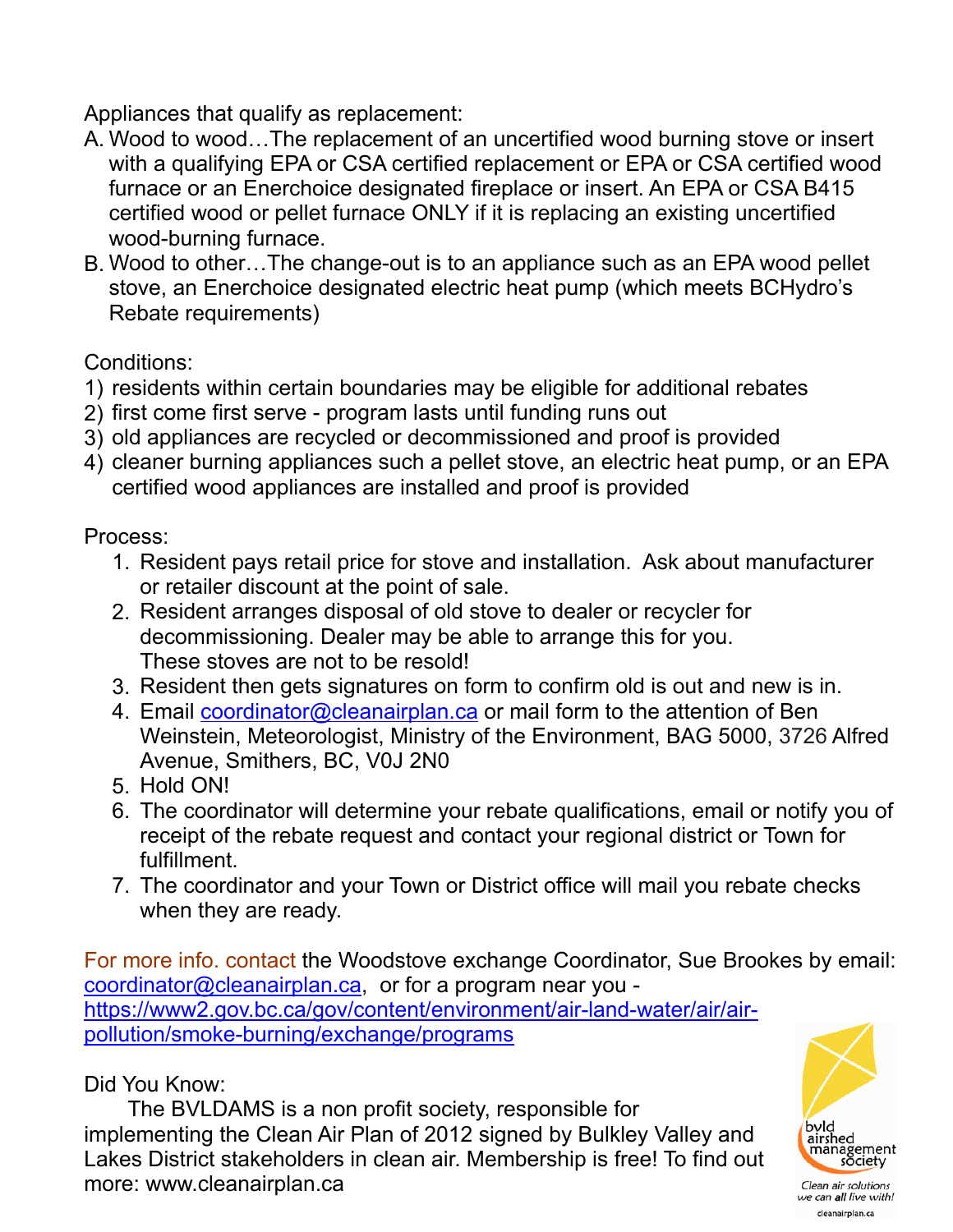## 2020/21 **Wood Stove Exchange Rebate**

Email: [coordinator@cleanairplan.ca](mailto:coordinator@cleanairplan.ca) Society Mail: BAG 5000, 3726 Alfred Avenue, Smithers, BC. V0J 2N0, mark to the attention of Ben Weinstein, Meteorologist, Ministry of the Environment

| Name of Resident:                                                                                                                                                                                                                                                                                                                                                                                                                                               |                                                                             |
|-----------------------------------------------------------------------------------------------------------------------------------------------------------------------------------------------------------------------------------------------------------------------------------------------------------------------------------------------------------------------------------------------------------------------------------------------------------------|-----------------------------------------------------------------------------|
| Street Address, Town (location of appliance): __________________________________                                                                                                                                                                                                                                                                                                                                                                                |                                                                             |
| Mailing Address (where do you want rebate sent?)                                                                                                                                                                                                                                                                                                                                                                                                                |                                                                             |
| Street: ___________________________City: _______________________Prov: B.C.                                                                                                                                                                                                                                                                                                                                                                                      |                                                                             |
| PC:                                                                                                                                                                                                                                                                                                                                                                                                                                                             |                                                                             |
|                                                                                                                                                                                                                                                                                                                                                                                                                                                                 |                                                                             |
|                                                                                                                                                                                                                                                                                                                                                                                                                                                                 |                                                                             |
| New Appliance Fuel (choose 1): Gas /Pellet /Propane /Electric /Wood                                                                                                                                                                                                                                                                                                                                                                                             |                                                                             |
|                                                                                                                                                                                                                                                                                                                                                                                                                                                                 |                                                                             |
|                                                                                                                                                                                                                                                                                                                                                                                                                                                                 |                                                                             |
| Store Name: __________________________________Dealer's Invoice#: __________                                                                                                                                                                                                                                                                                                                                                                                     |                                                                             |
| Dealer signature verifies the new stove meets the 2020/21 Woodstove Exchange                                                                                                                                                                                                                                                                                                                                                                                    |                                                                             |
|                                                                                                                                                                                                                                                                                                                                                                                                                                                                 |                                                                             |
| Installer signature verifies that the new stove is installed in accordance with Building<br>Code requirements, WETT certification requirements or best practices. Installer/<br>Inspector Company and Name: [19] Manneletter and the set of the set of the set of the set of the set of the set of the set of the set of the set of the set of the set of the set of the set of the set of the set of the set                                                   |                                                                             |
|                                                                                                                                                                                                                                                                                                                                                                                                                                                                 | Date                                                                        |
| Recycler signature verifies that the old appliance has been destroyed and left with<br>recyclers and cannot be used again for solid fuel. A dealer signature is acceptable!<br>Doing it yourself? Call us first! Decommissioned/Drop Date: ____________________                                                                                                                                                                                                 |                                                                             |
| Recycler/Dealership__________________Signature __________________                                                                                                                                                                                                                                                                                                                                                                                               |                                                                             |
| Optional:<br>Have you had the new appliance WETT and/or Building inspected?<br>Did you attend the Burn It Smart workshop this year?<br>Did you get operational and efficiency tips for your new appliance?<br>Would you like to become a member of the BVLD AMS, a non profit society?<br>If you live in the Town of Smithers, please answer:<br>1. Did you provide proof your appliance was a primary source of heat?<br>3. Did you get a Building Inspection? | 2. Did you provide a copy of your building permit for the new installation? |
|                                                                                                                                                                                                                                                                                                                                                                                                                                                                 |                                                                             |